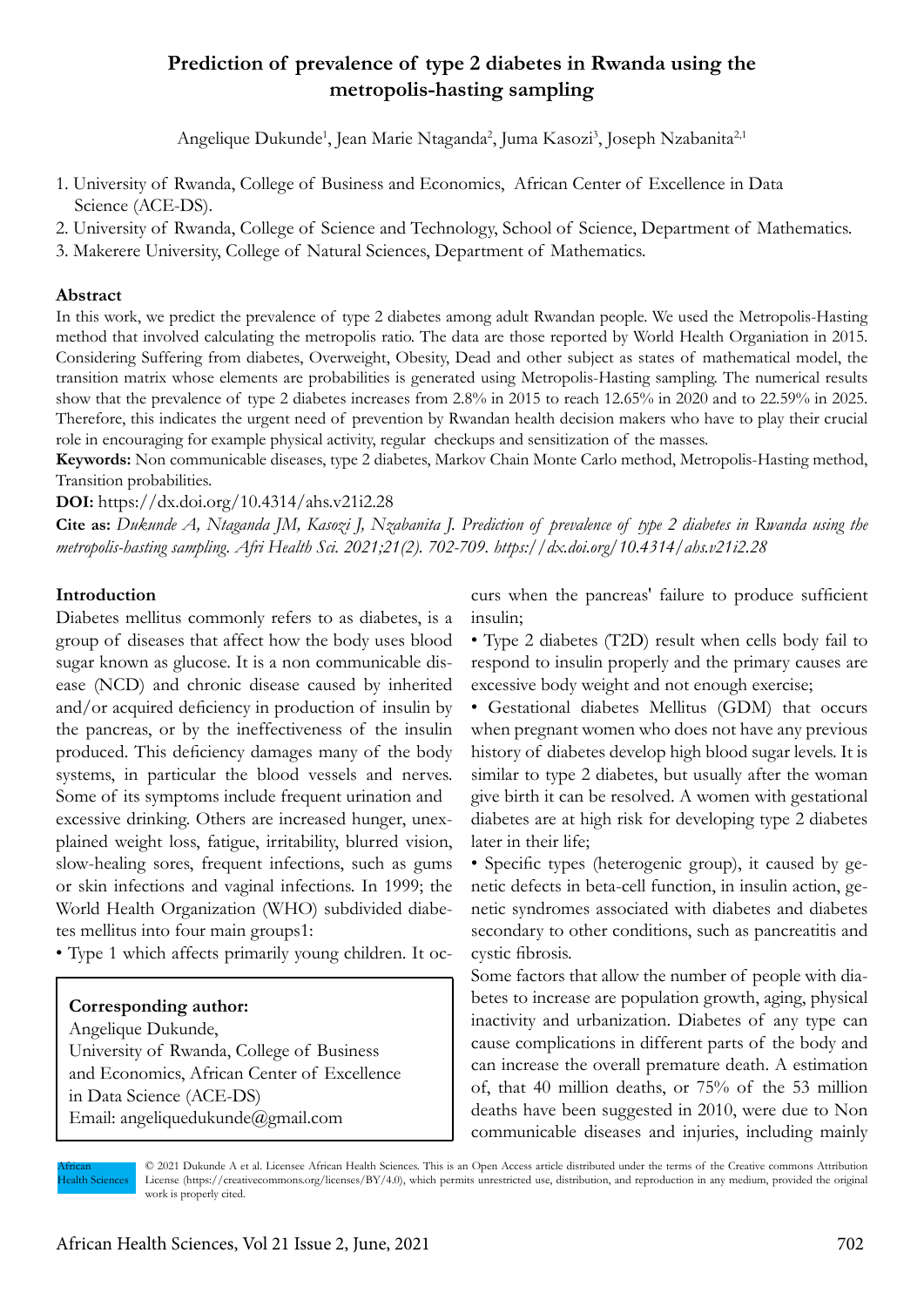of cardiovascular diseases that occupied 30%, cancers rated at 15%, chronic respiratory diseases counted 7% and diabetes at  $2\%$ <sup>2</sup>.

In 1994 three million people in Sub-Saharan Africa (SSA) had type 2 diabetes, but that number was projected to increase by two or threefold by 2010. In 2025, it is expected that 18.7 million people will have diabetes in that region 3. Global estimate for types 2 diabetes for adult people between 20-79 years will increase to 35.5% in 2035, and enough number of people with T2D will live in that region<sup>4</sup>.

A higher morbidity and mortality rates of type 2 diabetes in SSA countries as well as Rwanda as one of the countries are faced up and also women with Gestational diabetes Mellitus are among the highest risk population to have type 2 diabetes (See 8). According to the latest data from the WHO, non-communicable conditions account for 36% of deaths in Rwanda, where diabetes counted 1% in 2012<sup>5</sup>. Rwanda registered almost 194,300 cases of adult diagnosed of diabetes and about 5000 diabetic related deaths was found<sup>6</sup>. A study conducted in 2014 in three districts shows that 544 patients received treatment for diabetes and the majority of patients had type 2 diabetes<sup>7</sup>.

Rwanda is one of the among few countries in SSA that have a strategic plan for NCD integrated into their public health care system Rwanda is included but the management of this chronic disease is still a problem<sup>8</sup>. Generally the increase of diabetes is due to either modifiable risk factors such as lack of physical activity, the use tobacco, use of alcohol, and unhealthy diets like increased fat and sodium. Some risk factors like both low quantity and quality of fruits and vegetables intake which can be controlled by intervention others are non-modifiable risk factor which are risk factor that cannot be controlled by involvement; for example: gender, age, family history, and race or to metabolic risk factors such as raised blood pressure, raised total cholesterol elevated glucose, obesity and overweight. Behaviors or modifiable risk factors can lead to metabolic or physiologic changes. Type 2 diabetes is caused by modifiable risk factors and is the most common worldwide<sup>9</sup>.

Prevalence is the value that indicates the number of a population is affected by a medical condition. Globally, the prevalence of diabetes worldwide was 8.8 % in 2015 in the adult population and it is predicted to 10.4% in 2040 10. This is due to an increase in associated risk factors such as use of tobacco, increase of consumption of fats, sugar, alcohol, animal products, ages, family

history, and diseases of pancreas. Also a decrease of physical exercises causing an inactive lifestyle is associated with obesity, diabetes, and hypertension. The economic development and urbanization lead to changing lifestyles characterized by increase in physical inactivity and increased obesity thus escalation of diabetes <sup>11</sup>.

To plan for future health service care of citizens, policy makers must have sufficient information about the number of patients, rate and changes in prevalence over the time. This needs reliable approximation of specific variables examples age, sex, height, weight for prevalence rates and these may change due to different characteristics population and its environment and other factors. In a study conducted by International diabetes association in 2015, the prevalence of diabetes in Rwanda was about 3.16% of the population with 1,918 diabetes related deaths per year 12.

A related study conducted by Anthony Bazatsinda in 2016 (See 13), the prevalence of type 2 diabetes mellitus in patients with hepatitis C was 22.5% which was relatively high and could be due to the fact that most of patients in the study were above 40 years. This is higher compared to that of type 2 diabetes in general in Rwandan population. A report by WHO shows that in 2015 the prevalence of type 2 diabetes in Rwanda was 2.7% in female and 3.0% in male which correspond to a total of 2.8% 14.

Rwanda is a developing country that needs health and strong population physically and mentally to sustain development and this will be possible with well informed policies in health sector.

Therefore, the purpose of this work is to develop a model for predicting the prevalence of diabetes in Rwandan population, which will enable not only to predict the growth of the disease, based on the indicators of past years, but also to help decision makers to carry out preventive measures in order to reduce mortality and disability among Rwandan population. One of the methods that can help in prediction is Markov Chain Monte Carlo Method (MCMC). It is a method for forecasting by simulation the future outcome of a statistic in a mathematical model. Successive random selections form a Markov chain, the stationary distribution of which is the target distribution. It is particularly useful for the estimation of posterior distributions in complex Bayesian models. One of the common MCMC method is the Metropolis-Hastings method. In this method, we use the Metropolis Algorithm to generate a Markov chain from an arbitrary distribution 15.

The present work presents and justifies a mathematical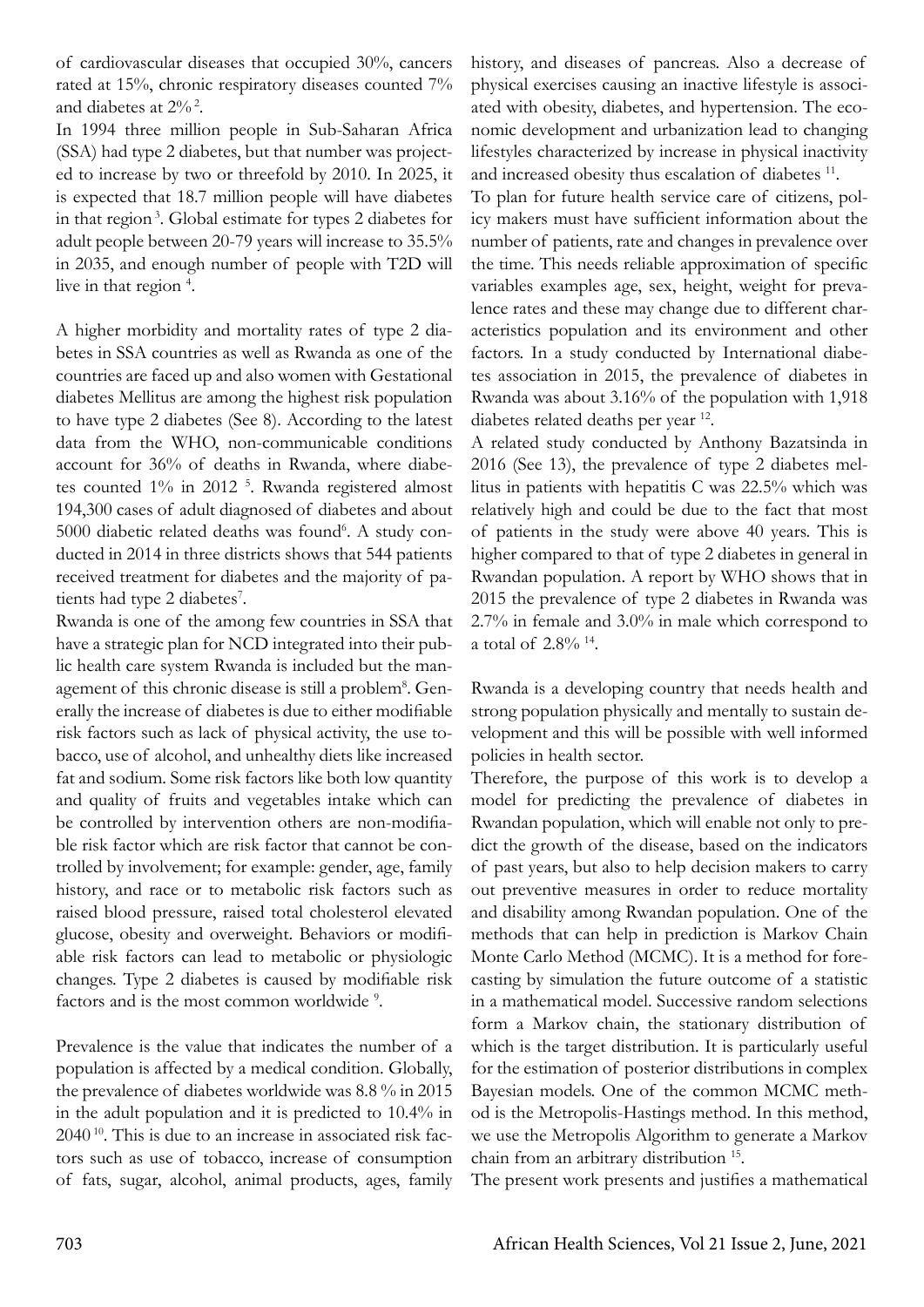tool to predict for long-term the behavior of type 2 diabetes in Rwanda based on MCMC which will help us to manage human life against diabetes in Rwanda. The results of prediction will help Government and decision makers to design timely intervention to cove the disease. This paper is organized as follows. The Section 2 describes Materials and methods and material, in Section 3 we identify the transition matrix using possible states of Markov chain. The numerical results and discussions are presented in section 4 while section 5 deals with concluding remarks.

#### **Materials and Method**

Diabetes had been measured using different biomarkers like Fasting Plasma Glucose (FPG), 2- hour oral glucose tolerance test (2hOGTT), and/or Hemoglobin A1c (HbA1c), which is the form of a blood pigment that carries oxygen (hemoglobin) bound to glucose. Regressions can be used to convert any prevalence data into statistical models and these models are used to estimate prevalence 14, 16. Many methods have been used to predict diabetes, see for example 17. However, the prediction of the risk for a long time is still challenging. To solve this problem, we create possible predictions using Markov Chain model instead of a single model. This model is very useful in different fields such as statistical inference and stochastic optimization process. Markov models use different discrete stages called Markov states. A subject in the stage can move from one state to another with a certain probability termed the transition probability 18. The Markov chain of prevalence of type 2 diabetes in Rwanda is obtained using the data presented in 14.

The passage process of one state to another is obtained using transition matrix calculated using different statistical methods. This work uses one of the MCMC methods: Metropolis-Hasting method introduced in 1953 to help chemists and physicists, statisticians to solve many problems $^{19}$ .

A Metropolis Hasting Method is one of MCMC methods that provides approaches to simulate a sequence of a random sample from the probability distribution from which is difficult to do a direct sampling and as more sample values are produced, the distribution of values are more closely to the desired distribution and is used to generate a proposal for the next draw from the chain. The proposal is accepted or rejected base on how well it fit with the desired distribution and according to probabilistic criteria. Since Metropolis Hasting is a Markov

Chain, the proposed value for depend on only the current value through the condition distribution <sup>22</sup>.

The algorithm of this method is clearly stated and is easy to understand so that it can help decision makers in the planning. Also Metropolis-Hastings is considered as a constructive and helpful starting point when learning about MCMC algorithms for no symmetric distribution. The Metropolis-Hasting algorithms must follow the following steps:

1. Choose a starting point;

2. Suggest a move to a new other position;

3. Decide whether to accept or reject the move under probability using the preceding information and available data;

4. If the move is accepted, move to the that position and go back to 1;

5. If the move is rejected, stay where you are and go back to 1;

6. Do it till a set number of moves have occurred, return all of the accepted positions.

Movement from one point to another is dictated by Metropolis-Hasting ratio (MHR). The normal distribution with mean  $\mu$  and standard deviation  $\sigma$  for the current position is the good distribution and has a significant impact on convergence since it is a high chance of selecting a point near tothe most recent position than away. This means that if  $P_0 \sim N(\mu; \sigma^2)$  then  $P_1 \sim N(\mu; \sigma^2)$ where  $P_0$  and  $P_1$  are the current position and the most recent position respectively . If MHR is less than 1 the new point has a higher value of the following than the most recent sample, then accept the new proposal. If the new point has a lower posterior value than the most recent sample, then choose to accept or reject the new proposal randomly, with a probability equal to the height of both posterior values and if it is accepted, it becomes the next sample in the MCMC chain.

When the current state is t, propose a move to state s, and if the conditional probability density given s is denoted  $h(s, t)$ . The Metropolis Hasting ratio is give by  $r(s, t) = (k(s)h(t | s)) + ((k(t))h(s | t))$  (1)

where r is the acceptance ratio, h the proposal distribution and k transition probability. We accept the move to s with probability

 $\alpha(s, t) = min(1; r(s, t))$ ; (2)

that is, the state after the update is t with probability  $\alpha(s, t)$ , and the state after the update is s

with probability  $1 - \alpha(s, t)^{2}$ . We generated a random number  $\beta$  on [0; 1], if  $\beta < r$  accept the move and if  $\beta \ge r$ , reject the candidate. This is the first iteration of MCMC. We do the same till there are enough samples<sup>20</sup>.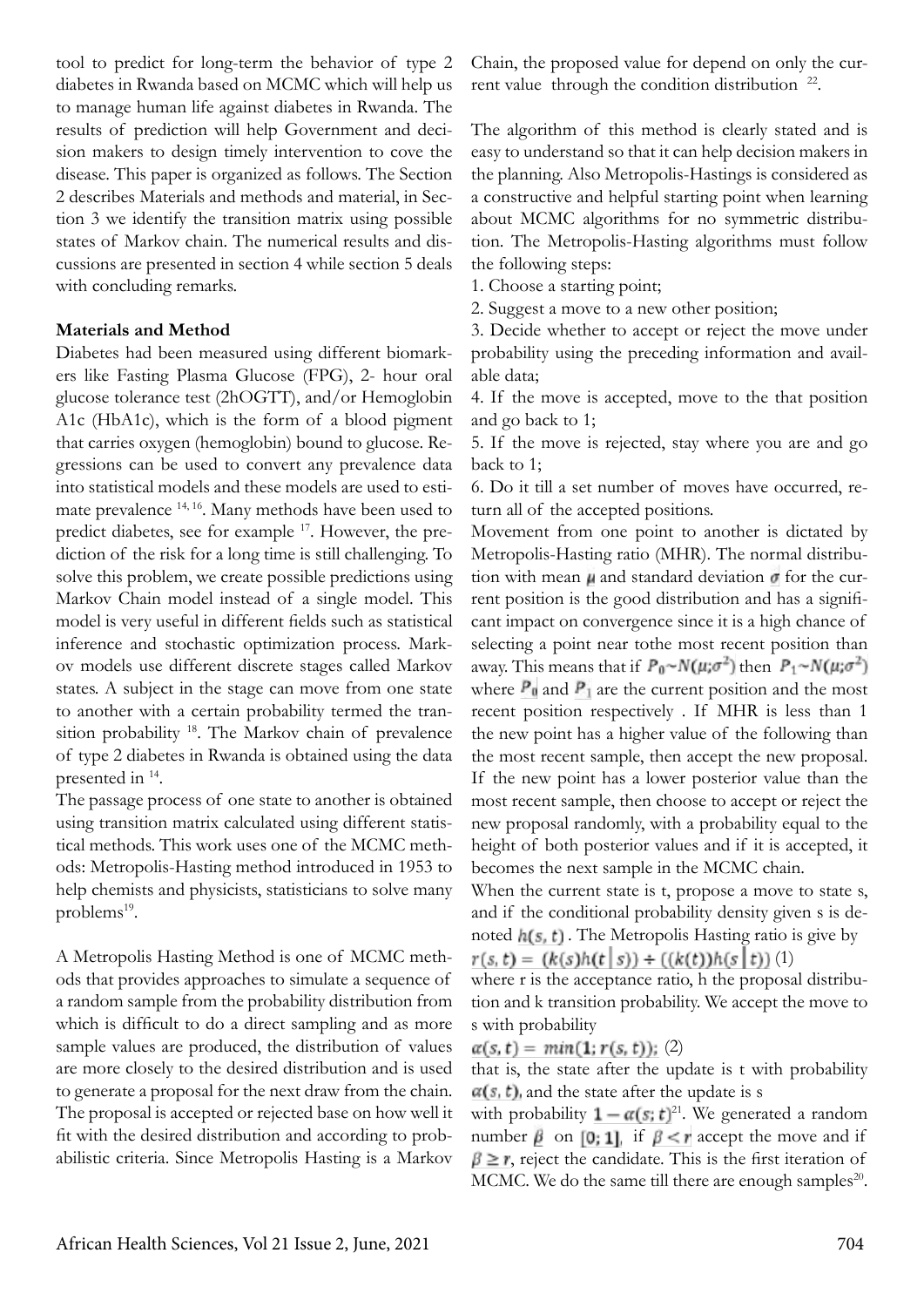## **Identification of transition matrix**

The Markov chain of type 2 diabetes prevalence in Rwanda is formed using the data presented in 14. By considering the strong relationship between type 2 diabetes and other non communicable disease or factors that can contribute to the increase of the disease, five classes of people were considered: a health subject can suffer from type 2 diabetes, overweight, obese, death and others (subjects whose lifestyle doesn't influence the type 2 diabetes). This means that the factors of obesity and overweight are considered because an obese or overweight person can suffer from diabetes. Now we can divide the population in five possible independent states of Markov chain as follow:

S - suffering from diabetes; V- overweight; B - obesity; D - dead and O - others. Let  $P_{ij}$  be the probability of passing from state  $\mathbf i$  to state  $\mathbf i$ . Reffering to equation (1) the Metropolis ratio can be calculated and the acceptance of the move will be base on the following relation:  $\alpha(j \mid i) = \min\{1,r\} = P_{ij}(3)$ 

where  $\alpha(i|i)$  denotes the probability of moving from state i to state j and r is acceptance ratio.

| $T=$ |  |  |  |
|------|--|--|--|
|      |  |  |  |
|      |  |  |  |
|      |  |  |  |
|      |  |  |  |

Is the transition matrix obtained using values in14, equation (1) and (2)

The move from i to j is accepted if  $P_{ij} < 1$ , otherwise you remain in the state. With the standard normal distribution where the mean is 0 and variance of 1, the Metropolis ratio to move from the class of other subjects (O) to people suffering from diabetes (S) is calculated as follows.

$$
r(S,0) = (k(S)h(0|S)) + (k(0))h(S|0) (4)
$$

$$
r(S,0) = (k(S)h(0|S)) + (k(0))h(S|0)
$$
  
=  $P(S^2) + P(0^2)$   
= 0:0282 + 0:763882  
= 0:00134

Then the acceptance probability is  $min(1: 0:00134)$ . Since the probability is less than one, we accept the movement with  $P_{OS} = 0.00134$ . The move from people suffering from diabetes to healthy is

Hence, we accept the movement with a probability equal to zero. All other moves are calculated in the same way as done above. After calculations all states of Markov Chain for type 2 diabetes in Rwanda can be presented in the Figure 1.



Figure 1: Markov Chain for type 2 diabetes in Rwanda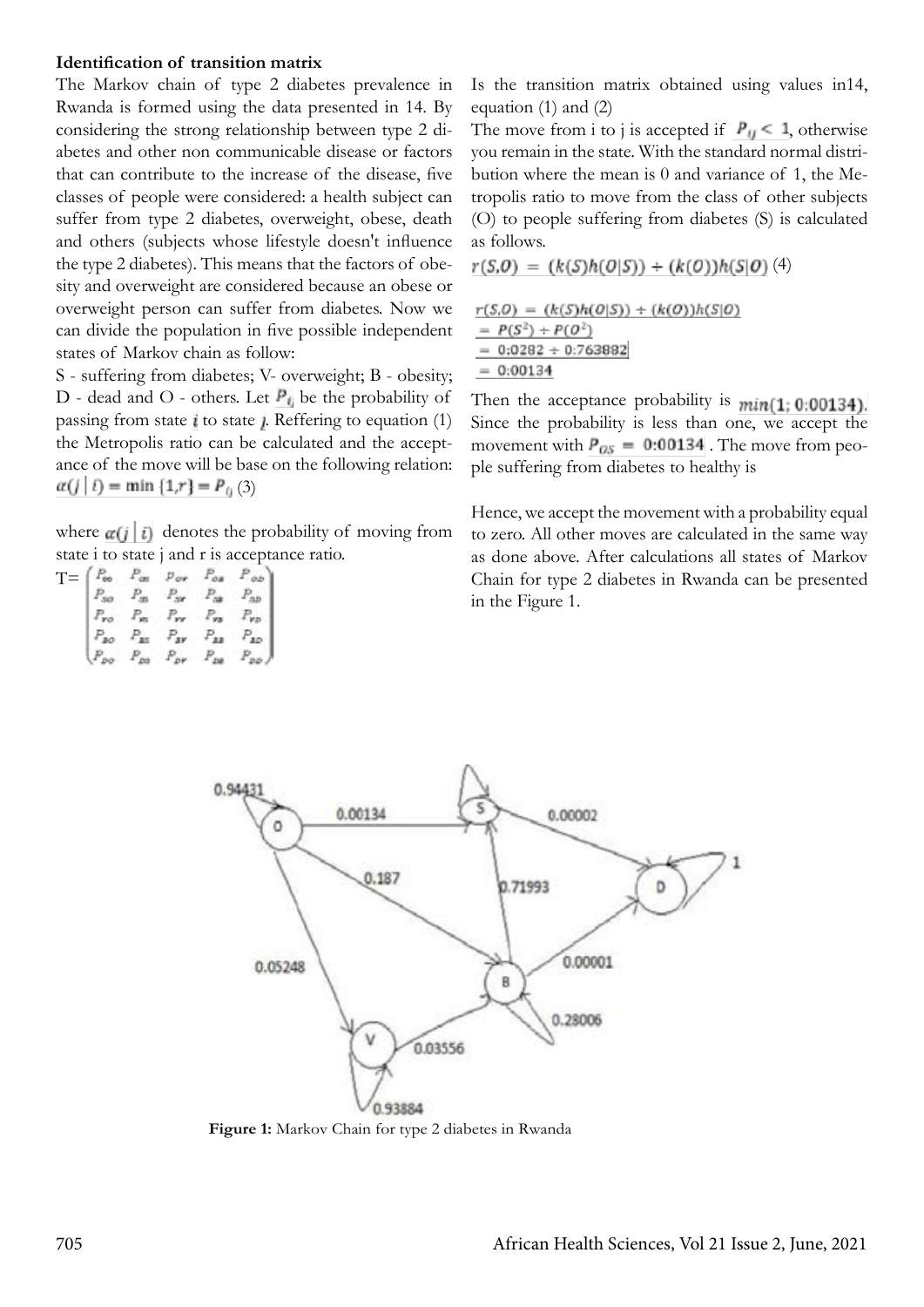From 1 the state O is non recurring state, that is, one can come into the state O only from the state O. The states might have relationship, and Markov chain end, if it contains at least one absorbing state from which the type 2 diabetic patient cannot pass into other states from that state D. This means each state someone can come to the state D, which is not possible to return from. Taking into account to the above considerations shown in the Figure 1, the transition matrix T whose rows and columns are arranged in the order O, S, V, B and D is as follows:

|  | 0.94431 0.00134 0.05248 0.00187 |        |                 |         |
|--|---------------------------------|--------|-----------------|---------|
|  | 0.99998                         |        |                 | 0.00002 |
|  | 0.0256                          | 093884 | 0.03556         |         |
|  | 0.71993                         |        | 0.29006 0.00001 |         |
|  |                                 |        |                 |         |

Let  $\mathbf{x}^{(0)}$  be the starting point, the next point  $X^{(n)} = Trans(X^{(0)})T^{(n-1)}$ . (5)

Then the Markov chain for patients with type 2 diabetes will have the form that is presented in Figure 1.

#### **Numerical results and discussion**

In this study of predicting types 2 diabetes in Rwanda, Metropolis-Hasting method is implemented and using the equation (5), codes in MATLAB package version R2018a, the numerical results are illustrated in the Figures 2, 3, 4, 5 and 6.



**Figure 2:** Variation of Prevalence of death



**Figure 3:** Variation of Prevalence of Obesity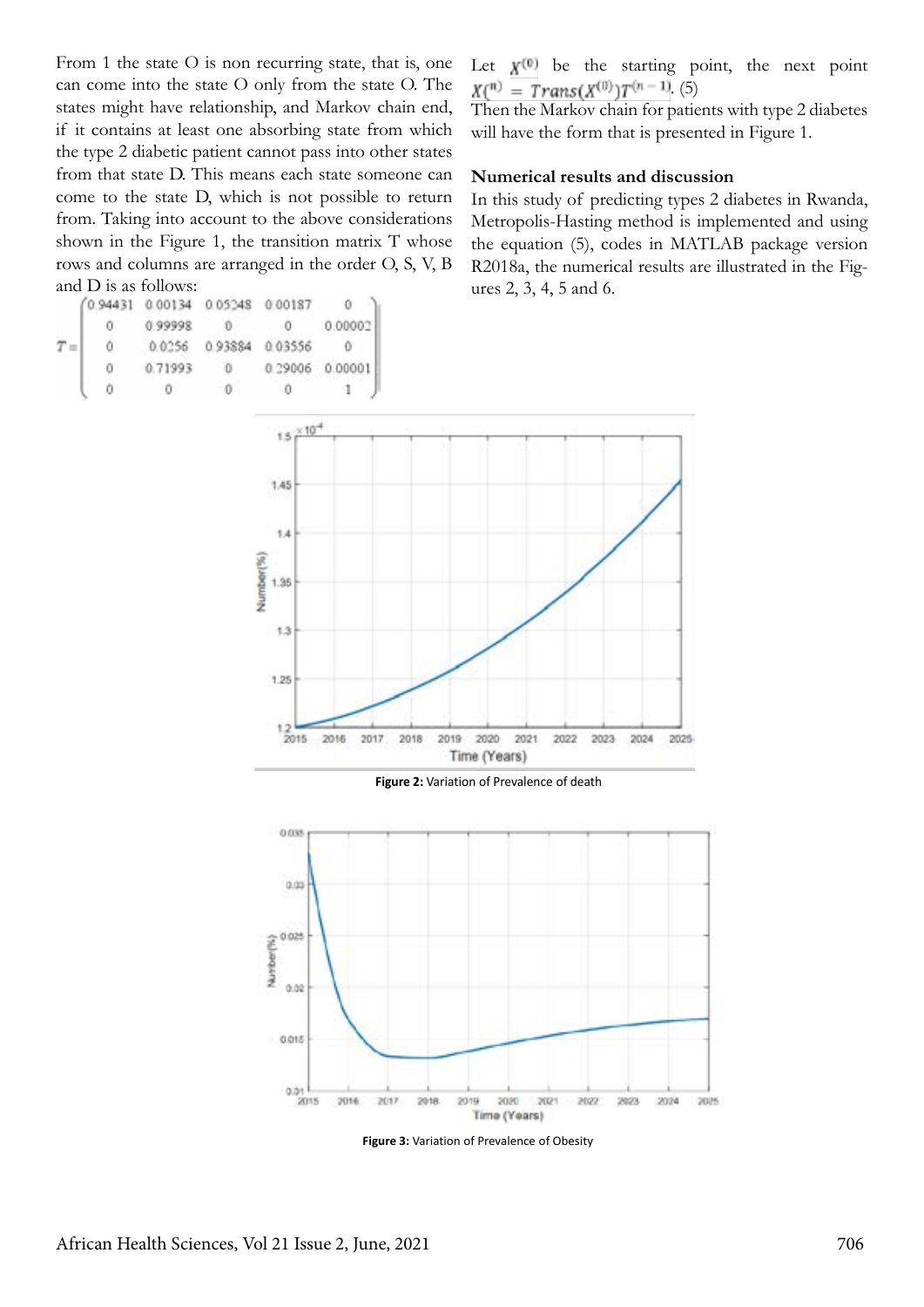

**Figure 4**: Variation of Prevalence of Health

The predicted prevalence is 12.65% in 2020 and 22.59.02% by 2025 as it is shown in Figure 4.



**Figure 5** : Variation of prevalence of Overweight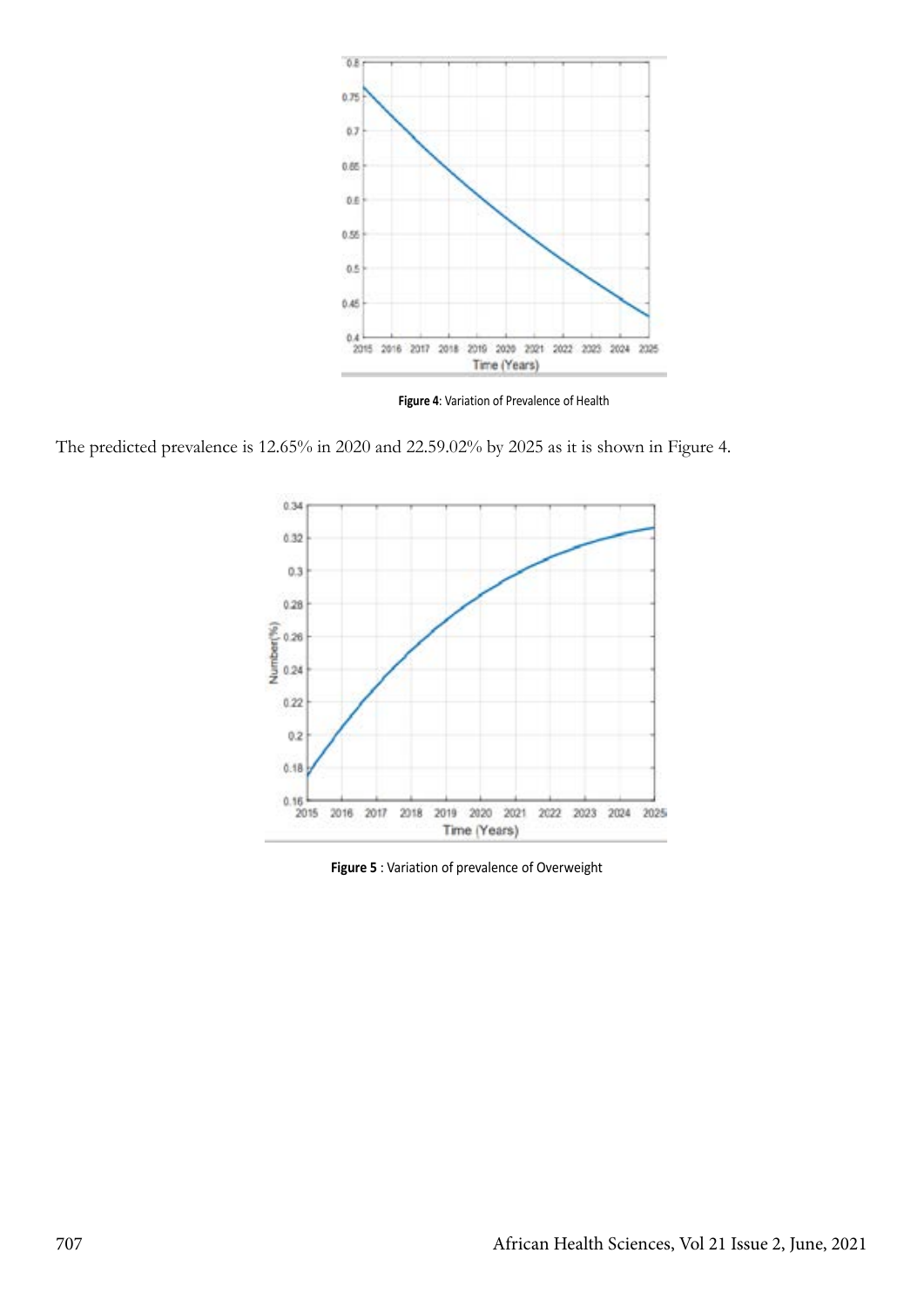

**Figure 6**: Variation of Prevalence of other subject

Comparing the prevalence of diabetes in 2015 and 2025 it is shown that it will be multiplied by more than 8% in 10 years. A high increase between 2015 and 2025 in prevalence of type 2 diabetes in Rwanda depends on many factors. Available literature indicates that urbanization and the change in lifestyle are one of the factors. Being overweighed or obese is strongly associated to type 2 diabetes; more prevalence of them influences more prevalence of type 2 diabetes. Intervention to overcome overweight and obesity are critical ones to prevent type 2 diabetes. The prevalence of obesity will be decreased to 1.7% in 2025. The prevalence of overweight was 17.5% in 2015 and is expected to be 28.52% and 32.63% in 2025 while the prevalence of other subjects was 76.30% in 2015 and it will be 57.36% in 2020 and 43.07% in 2025. The rate of death caused by diabetes will be 0.00001 in 2025. Over the 10 years the prevalence of diabetes will be increased as well as prevalence of overweight while the one of other subjects will decrease in Rwandan people if no interventions are designed to help fight the disease.

#### **Conclusion**

Metropolis-Hasting method can predict multiple stages of diseases in medicine. This is supported by the prediction of type 2 diabetes in Rwanda. There exist many factors that play a significant role in the development of diabetes some of them are modified and might be controlled such as lifestyle, alcohol dosage, smoking, overweight. On the other-hand, some factors are uncontrollable like age, gender, family genetic. The role of Physician doctors should not only be treatment but also prevention of the disease. The government of Rwanda needs to come up with strategies of short term and long term to prevent non communicable diseases for example sport activities and physical activities. The strategies will not doubt increase of prevalence of healthy people by 2025 there by decreasing diabetes in the country. Regular checkups should be done in urban and rural areas, health meals are recommended for better life of citizens. Most of these strategies are mentioned and available in literature<sup>9</sup>. The combination of all these efforts makes successful measures for the diseases and their occurrence and evolution will be stopped. The use of Markov Chains Monte Carlo method (MCMCM) helps health decisions makers to predict the prevalence of type 2 diabetes in the future and take an adequate national preventive strategies and planning for the future of Rwanda.

The study has provided evidence that Metropolis-Hasting allows for better stratification and suggests avenues for future researchers to investigate other kinds of risk factors whether they can be managed for better understanding and preventing type 2 diabetes. In addition, diabetes associations must keep all individuals information on treatment basis for accurate information for secondary data use purpose instead of collecting the new data every time when they are needed for an important research. This model can be extended to include interventions.

#### **Acknowledgements**

The authors extend their gratitude to the African Center of Excellence in Data Science on the behalf of World Bank and University of Rwanda for the Finan